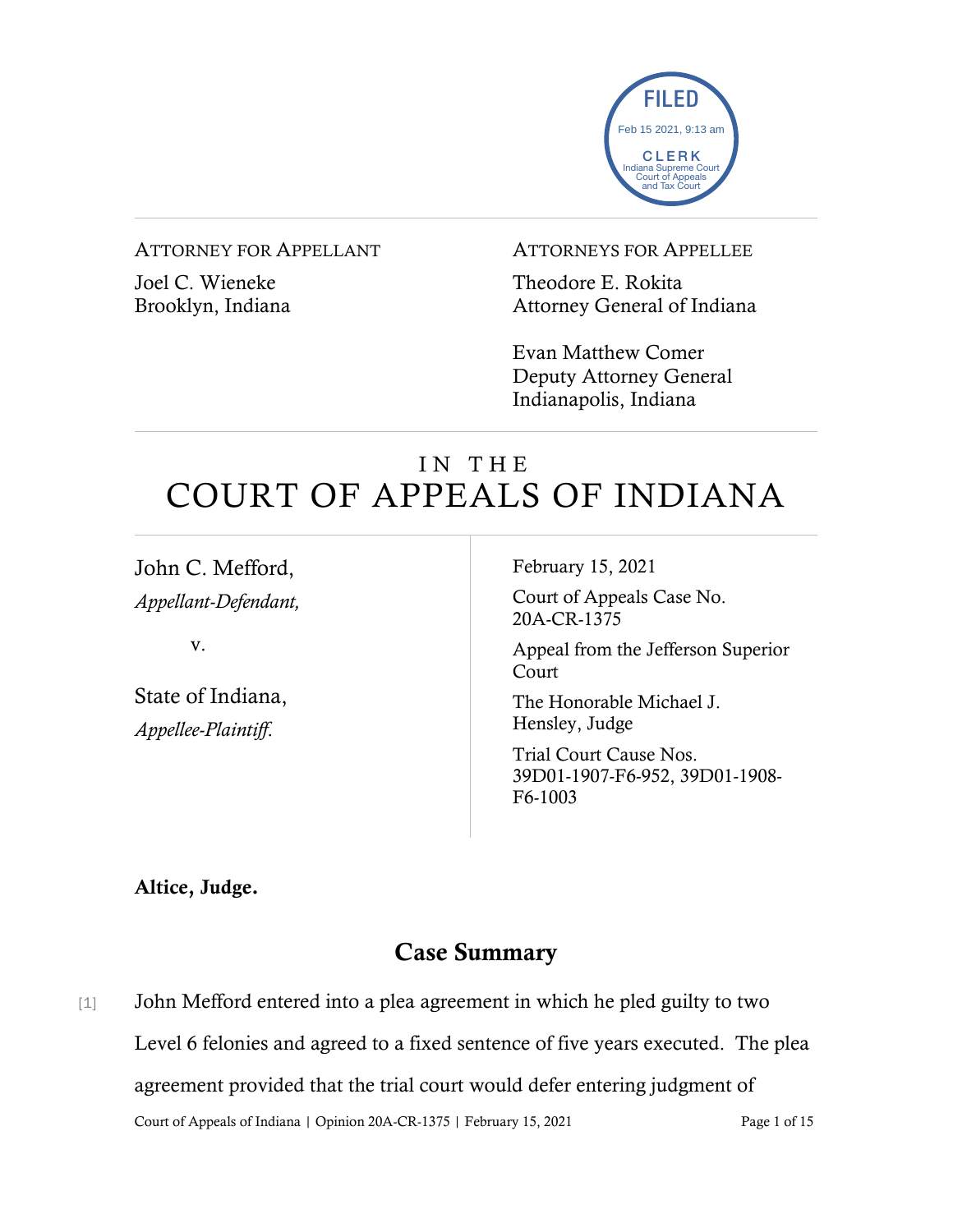conviction in exchange for Mefford participating in the Jefferson County Drug Court Program (Drug Court). After Mefford violated the terms of Drug Court, the trial court terminated his participation from the program, entered judgment of conviction for the two Level 6 felonies, and sentenced him to five years executed. Mefford now appeals and raises the following restated issue: Did the trial court have discretion to impose anything less than the executed five years provided in the plea agreement?

[2] We affirm.

### Facts & Procedural History

- [3] In July 2019, Mefford was charged under Cause No. 39D01-1907-F6-952 (Cause F6-952) with Level 6 felony possession of methamphetamine, Class B misdemeanor possession of marijuana, and Class C misdemeanor possession of paraphernalia. In August 2019, he was charged under Cause No. 39D01-1908- F6-1003 (Cause F6-1003) with Level 6 felony auto theft, Level 6 felony resisting law enforcement with a vehicle, and Class C misdemeanor reckless driving.
- [4] On January 23, 2020, Mefford entered into a plea agreement (Plea Agreement) disposing of both causes. Mefford pled guilty to Level 6 felony possession of methamphetamine in Cause F6-952 and Level 6 felony auto theft in Cause F6-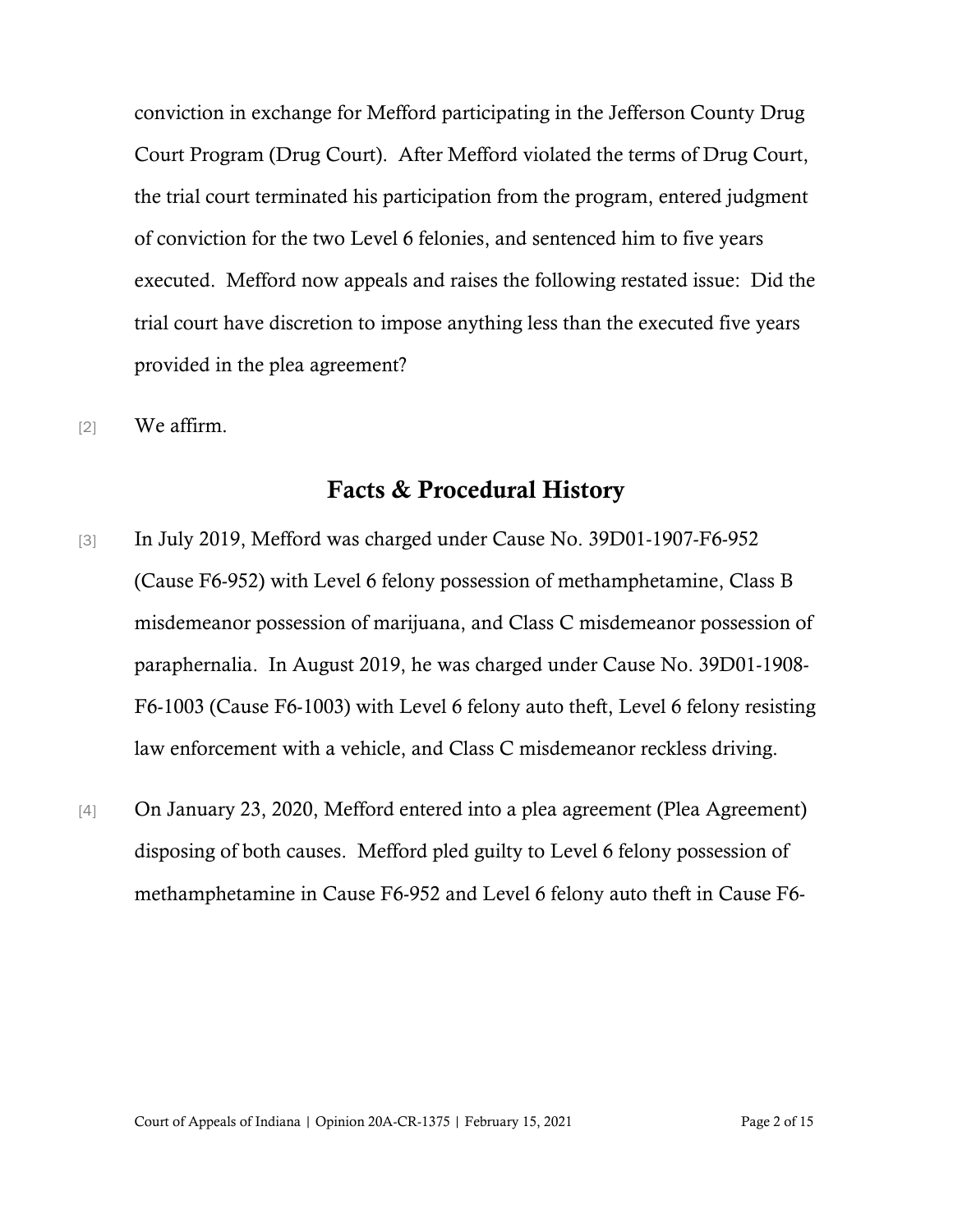[1](#page-2-0)003, and the State agreed to dismissal of remaining counts.<sup>1</sup> In addition, the Plea Agreement contained the following terms:

5 . At the time this agreement is accepted by the Court, the Court shall defer entering a judgment of conviction and allow the Defendant to enter into the Jefferson County Drug Court Program.

6 . If the Defendant successfully completes the Drug Court Program, the State will dismiss the charges to which the Defendant pleads guilty[.]

7 . If the Defendant quits, is terminated, or fails to complete the Drug Court Program, the Court shall enter judgment of conviction to the charge[s] plead[ed] guilty to . . . without a trial, and proceed to a sentencing hearing at which the Defendant *shall be sentenced to*:

The defendant *shall be sentenced* in cause #F6-952 on Count 1: Possession of Methamphetamine, Level 6 felony, to the Indiana Department of Correction for a term of two and one-half (2 ½) years, none of which shall be suspended, consecutive with cause #F6-1003 on Count I : Auto Theft, a Level 6 felony, to the Indiana Department of Correction for a term of two and one-half  $(2 \frac{1}{2})$  years, none of which shall be suspended, *for a total of five (5) years, all executed.*

*Appellant's Appendix* at 39-40 (emphases added).

<span id="page-2-0"></span><sup>&</sup>lt;sup>1</sup> We note that the Plea Agreement refers to dismissal of the remaining counts in Cause F6-1003 but does not mention dismissal of the remaining counts in Cause F6-952. However, the guilty plea hearing reflects that the remaining counts of Cause F6-952 were being dismissed as well.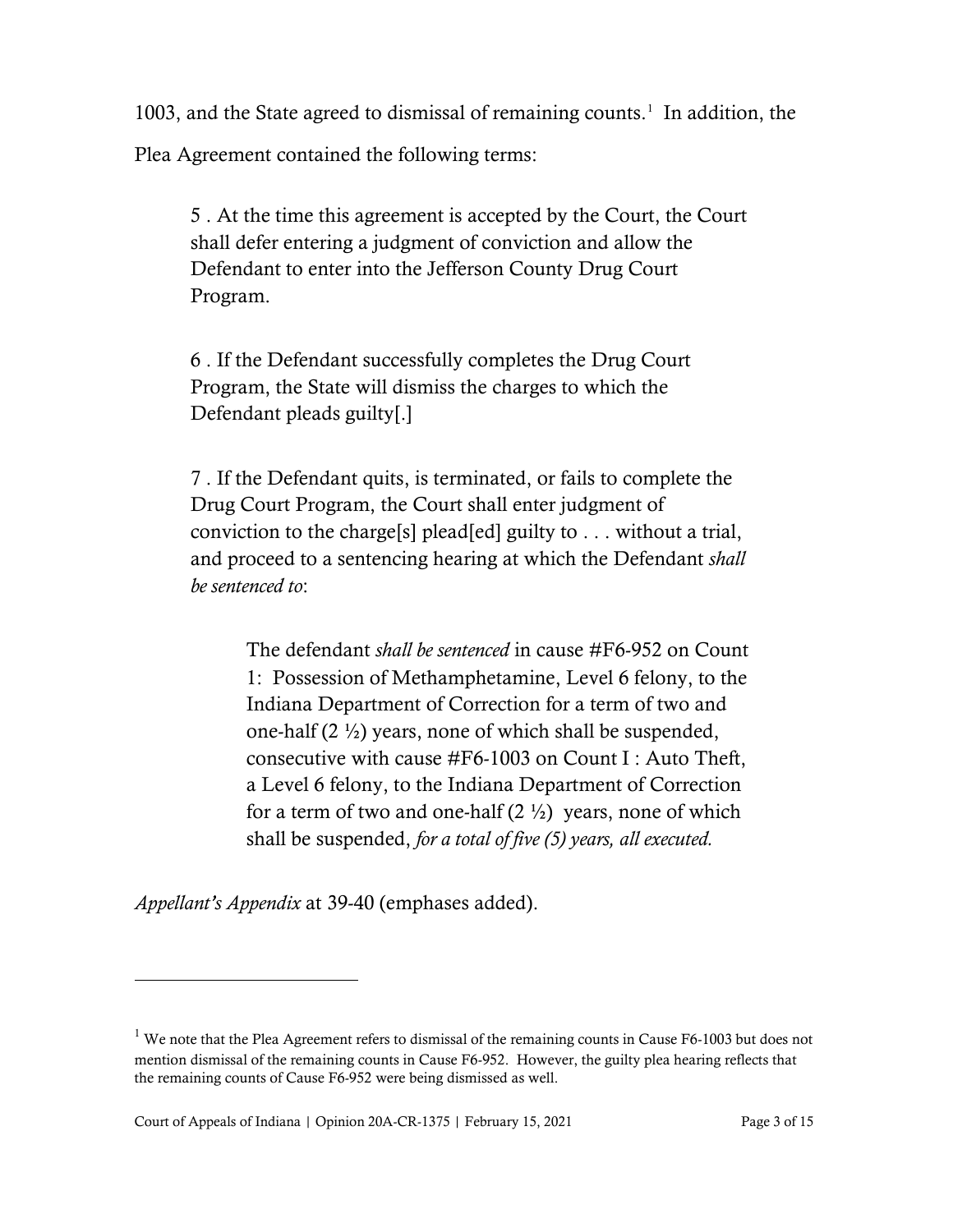[5] At the January 23, 2020 guilty plea hearing, the trial court reviewed the terms of the Plea Agreement with Mefford and asked him if he understood that he was "agreeing to the maximum possible sentence in this case" and Mefford said, "Yes, sir." *Transcript Vol. II* at 20. As the court was reading the charges, the court paused and commented, apparently in response to Mefford's expressions or gestures:

> COURT: Sir, somebody once told me, it's only funny when the judge laughs, and I'm not laughing. If I get five years in prison, I ain't laughing. I'm not even smiling a little bit. So, if you don't want to take it serious, that's okay with me. Because all I have to say is no drug court and it's over.

- *Id*. Returning to the matter at hand, the court then outlined the rights that Mefford was giving up by pleading guilty.
- [6] Given Mefford's "attitude," the trial court expressed reservations about whether Mefford would be successful in Drug Court:

I'm just trying to get you to understand something here. You're pleading guilty, after today, there's nothing. You mess up in [D]rug [C]ourt, boom, it's five years, you're done, it's over. You don't get to make any arguments to the Court. You don't get to ask for lesser time. You do five years.

*Id*. at 23. The court asked Mefford if he wanted to accept those terms of the Plea Agreement, and Mefford said he did. The court emphasized:

What you're saying to me today is, Judge, I'm pleading guilty. I'm taking five years. You're gonna hold that over my head. I'll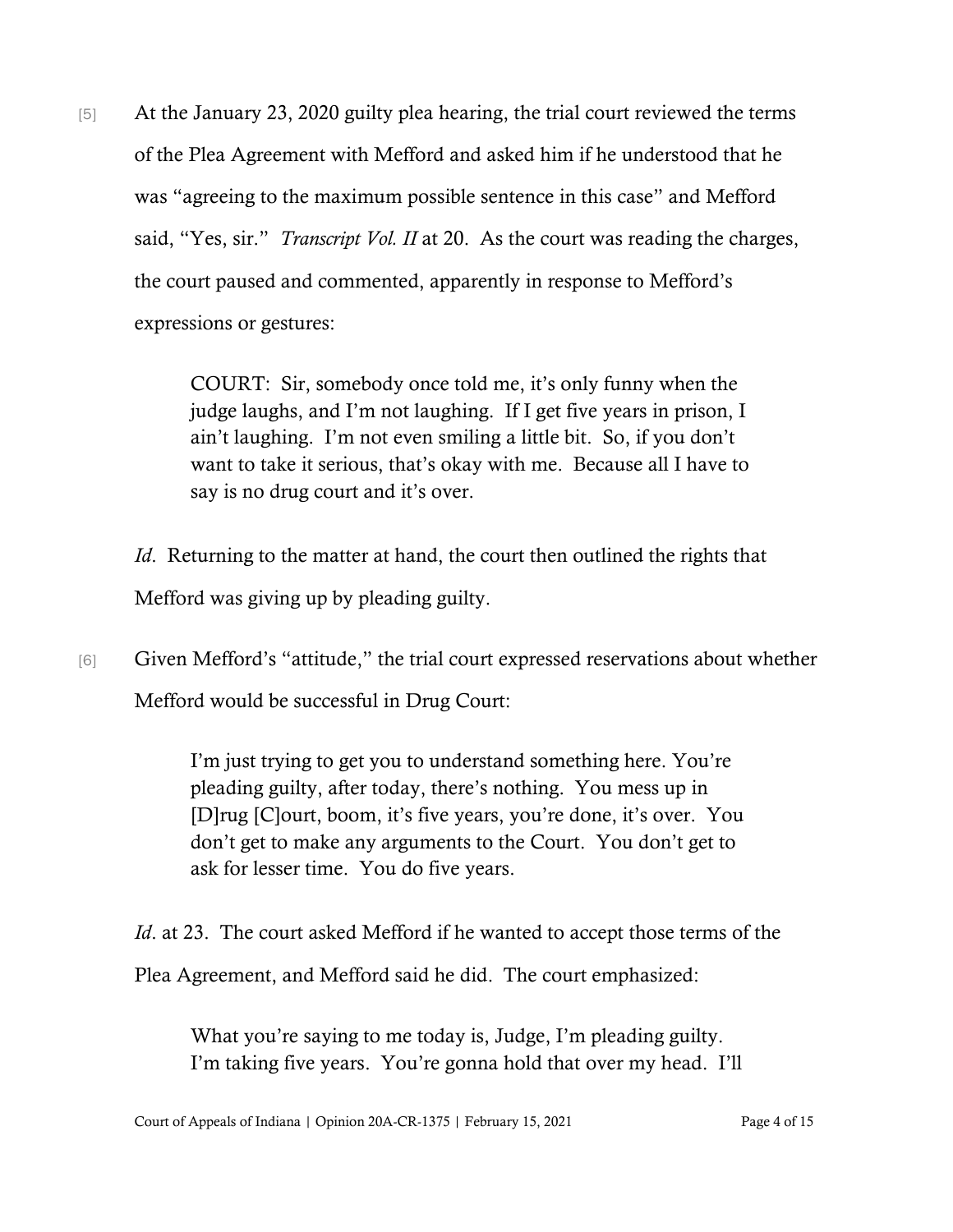be in drug court. I mess up in drug court, no ifs, and buts, it's goodbye, I'm gone for five years. You understand that?

*Id*. at 23-34. And Mefford replied in the affirmative. The court further explained to Mefford that, if he did not succeed in Drug Court, he would receive no credit time for electronic monitoring: "[Y[ou still got the whole five years to serve except for the time you've already served, plus good time." *Id*. at 24. Mefford expressed that he understood. The State then established a factual basis for the two felonies, and the trial court accepted Mefford's plea and the Plea Agreement calling for "consecutive sentences, one after the other, for a five year sentence," which the court ordered would be "held in abeyance pending outcome of drug court." *Id*. at 26.

[7] The court then issued a written Order to Enter Drug Court Program, stating that, pursuant to Ind. Code § 33-23-16-14 concerning deferred prosecution, the trial court "defers entering judgment of conviction at this time and orders [Mefford] into [Drug Court] pursuant to the plea agreement." *Appellant's Appendix* at 54. The order also included the following:

> If the defendant quits, is terminated, or fails to complete the program, the Court shall enter a Judgment of Conviction against the defendant and will sentence the defendant, without a trial, in cause number 39DOl-l 907-F6-952 to the charge of Count #1, Possession of Methamphetamine, a Level 6 Felony, to serve two and one-half  $(2 \frac{1}{2})$  years at the Indiana Department of Correction, fully executed, with credit for two (2) days of time served. This sentence will run consecutive to a two and one-half  $(2 \frac{1}{2})$  year sentence at the Indiana Department of Correction on the charge of Count #1, Auto Theft, a Level 6 Felony, in cause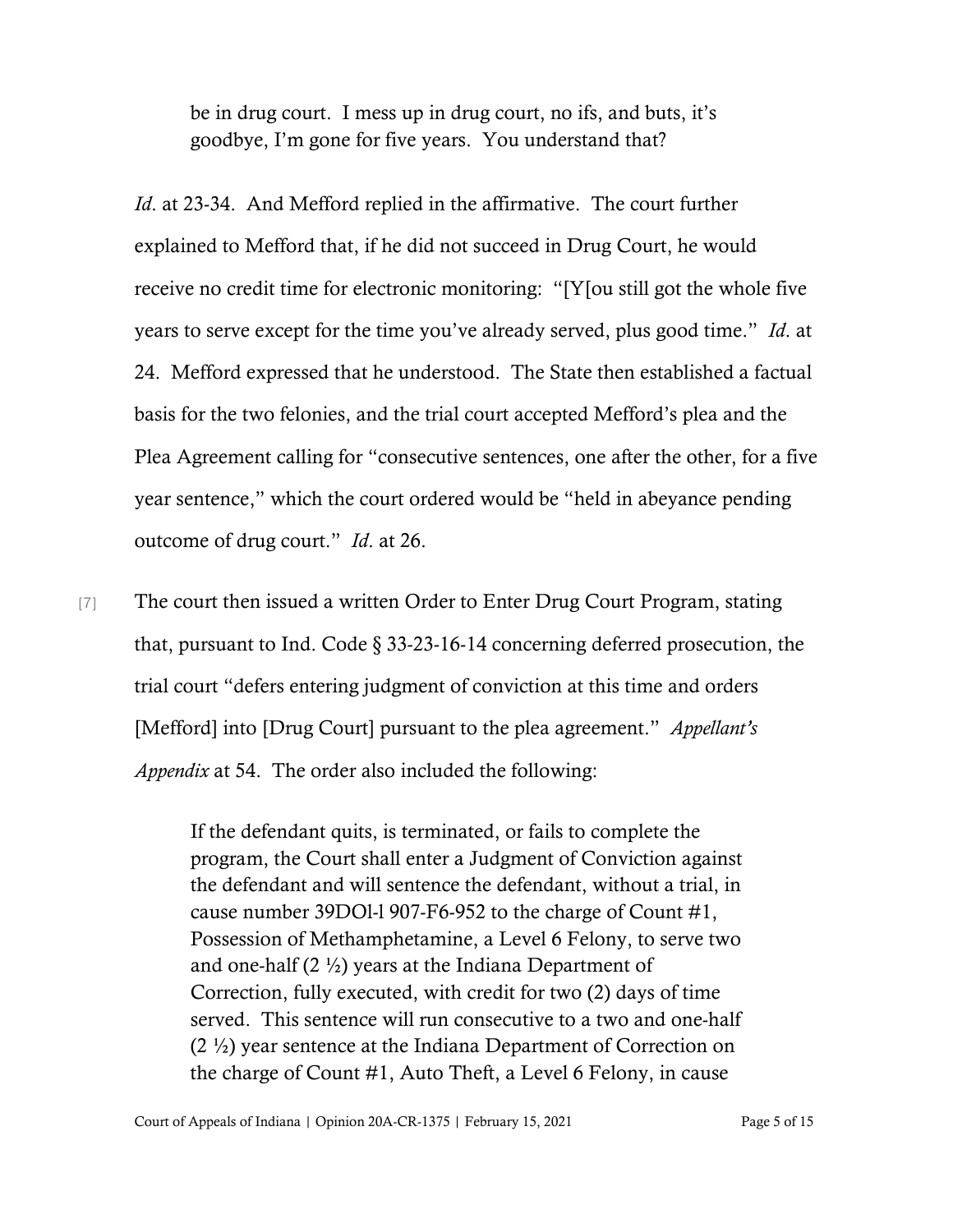number 39DOl-1908-F6-1003, fully executed, with credit for time served from August 11, 2019 through January 23, 2020.

*Id*.

[8] That same day, Mefford executed an Agreement to Enter Drug Court Program and Participation Agreement (Participation Agreement), in which Mefford agreed, among other things, that the "[t]he Court will defer entering a judgment of conviction, and subject the Defendant to conditions established by the Drug Court Program." *Id*. at 43. The Participation Agreement further provided that if he violated the conditions of Drug Court, "the Drug Court Team will review the case to determine appropriate sanctions for the violation" and "if the team decides for termination from the [] Program, the case will be set for a termination hearing," where Mefford would be provided counsel and have the opportunity to present evidence and confront witnesses against him. *Id*. at 50. The Participation Agreement stated that, after a hearing, the court "may terminate" his participation in the Drug Court program, and "if [he] is terminated from the Program, [he] will be sentenced by the [trial court] pursuant to the terms of the original plea agreement." *Id*. at 43, 51.

Court of Appeals of Indiana | Opinion 20A-CR-1375 | February 15, 2021 Page 6 of 15 [9] About a week later, on January 31, Mefford tested positive for methamphetamine, THC, and Suboxone. In February, he admitted to using methamphetamine, had multiple monitoring violations, and failed to appear for a Drug Court hearing. As a sanction, the court on February 19 ordered Mefford to complete inpatient treatment at Cornerstone Recovery Center (CRC) and, upon his release, go to the Jefferson House. Mefford was at the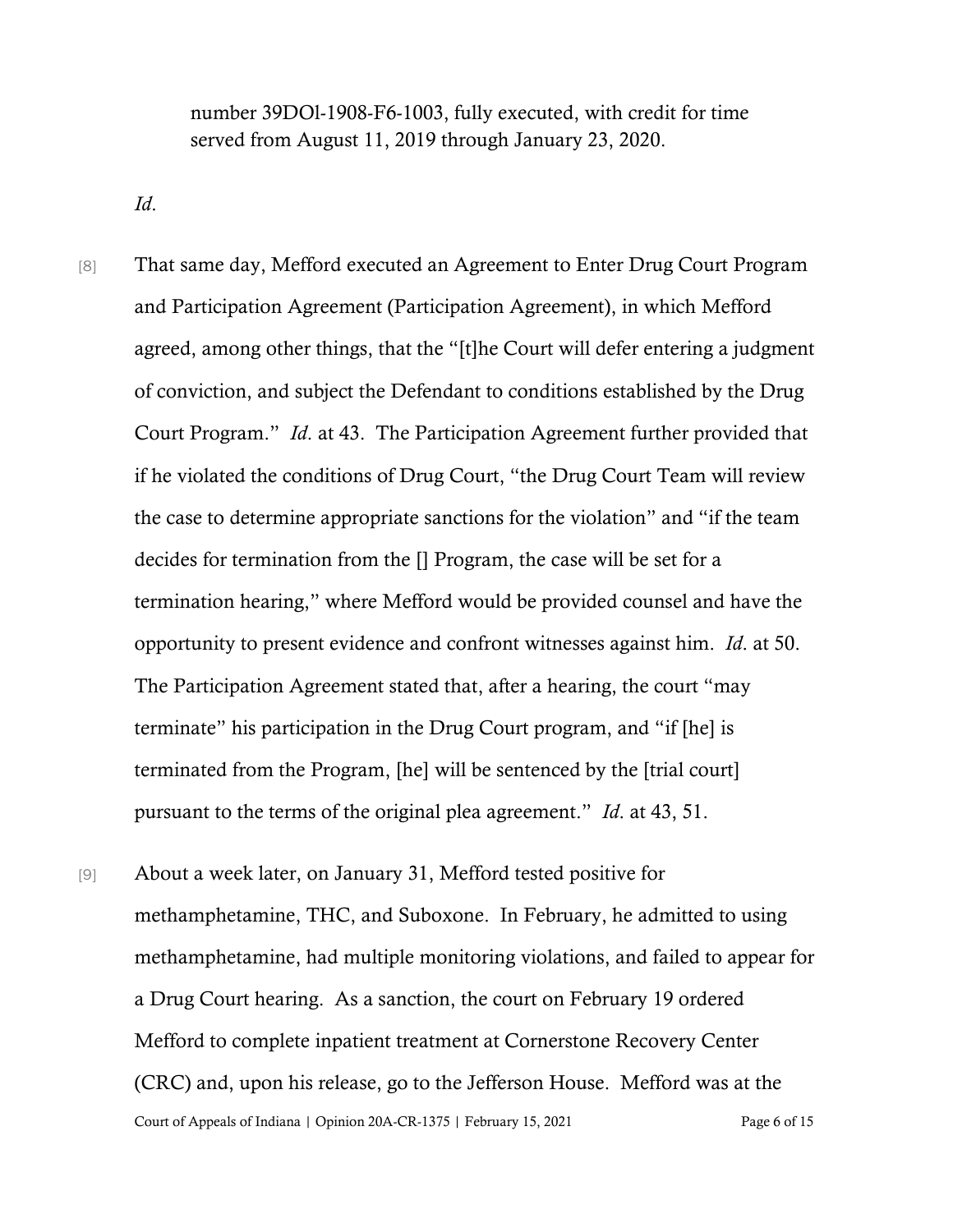CRC from February 27 to March 26 and completed the program, but was not able to go to Jefferson House as ordered because it was closed due to COVID-19.

[10] Mefford thereafter committed additional violations, and the Drug Court Team voted on April 8, 2020 to terminate him from Drug Court. On April 14, 2020, the State filed a Petition to Terminate Mefford from Drug Court, alleging the following violations:

> a. The Defendant tested positive for methamphetamine, THC and suboxone on January 31, 2020, tested positive and admitted to methamphetamine use on February 7, 2020, missed UDS line<sup>[[2](#page-6-0)]</sup> on February 5, 2020 and on February 10, 2020, had monitor violations on February 10, 2020 and February 11, 2020, and did not show for court on February 12, 2020. For these violations, on February 19, 2020 the court ordered the Defendant apply and complete the Centerstone Recovery Center Program and go to the Jefferson House upon release.

> b. The Defendant admitted to using methamphetamine on March 30, 2020, monitor violations on February 29, 2020 through April 1, 2020 and April 4, 2020 through April 6, 2020, missed the UDS line on April 5, 2020 and April 13, 2020, missed an appointment with case manager on April 7, 2020.

<span id="page-6-0"></span><sup>&</sup>lt;sup>2</sup> The record reflects that "UDS line" refers to the requirement of participants calling to check in and "it will tell them whether or not they will have to come to the office to screen that day or not." *Transcript Vol. II* at 41. The purpose is to "hold [participants] accountable." *Id*.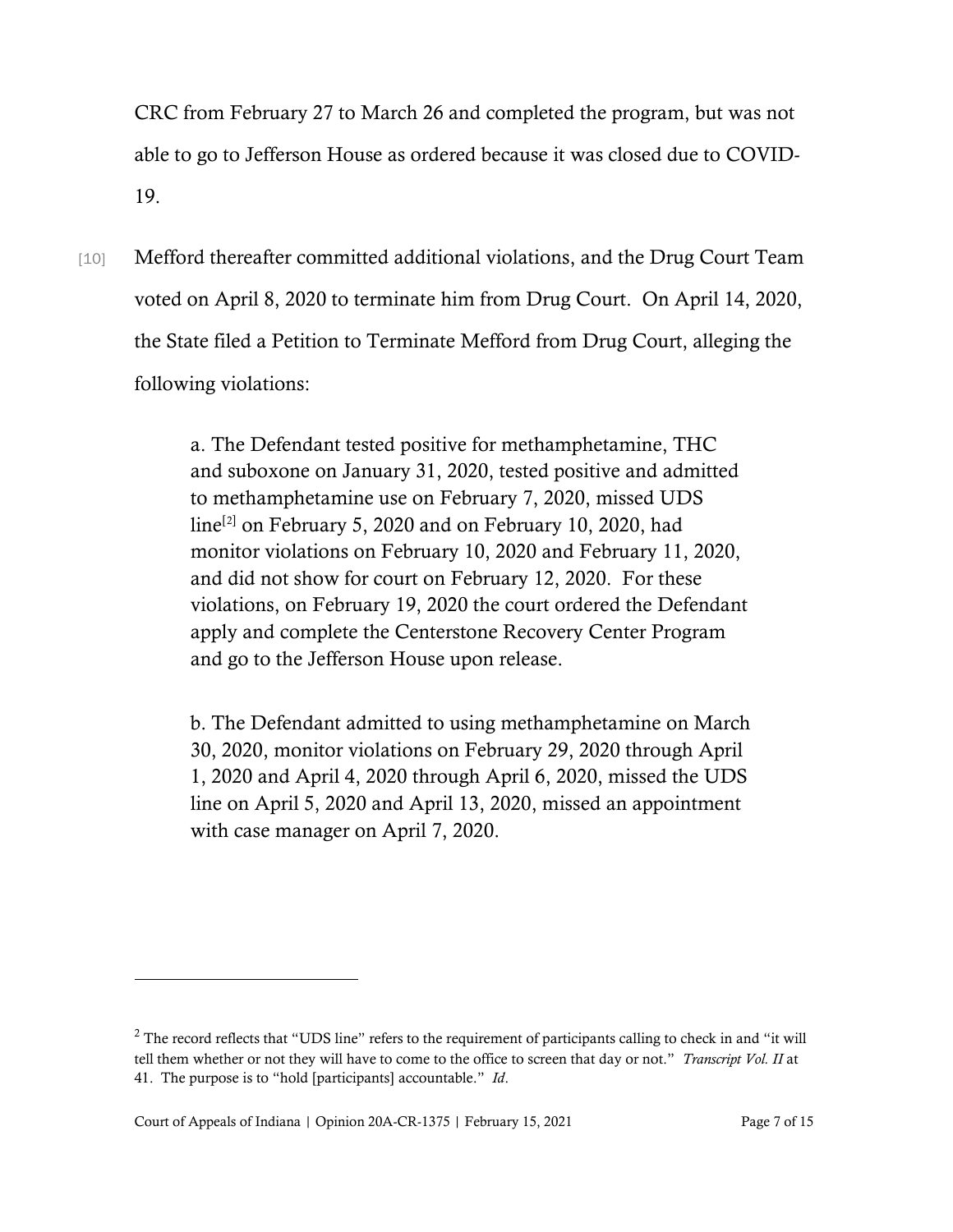c. The Defendant has not followed up with treatment as of April 13, 2020.

d. The Defendant failed to pay fees as directed. He currently owes \$1215.

*Appellant's Appendix* at 56. The trial court issued a warrant for Mefford's arrest that date, and Mefford turned himself in on April 27. At the April 28, 2020 initial hearing, the trial court appointed an attorney to represent him.

- [11] On May 27, 2020, the trial court held a due process hearing on the State's petition to determine whether Mefford had violated the terms of the Participation Agreement and if he should be terminated from the drug court program. Erin Beatty, a Drug Court case manager, testified regarding the various violations alleged in the petition. Beatty stated that Mefford completed the CRC program at the end of March 2020 "but he did not go to the Jefferson House because of COVID-19. They shut their doors." *Id.* at 41. Mefford was also supposed to continue outpatient treatment through CRC, which was being done by "telehealth" meetings due to COVID-19, but Mefford did not contact CRC to do so, although the appointments were "already set up when he left CRC." *Id*. at 46.
- [12] Mefford testified to attending Drug Court meetings prior to CRC and then attending the CRC program from February 27 to March 26, during which time he "stayed clean[.]" *Id*. at 48. Mefford acknowledged that he used methamphetamine on March 30, days after his release from CRC, but

Court of Appeals of Indiana | Opinion 20A-CR-1375 | February 15, 2021 Page 8 of 15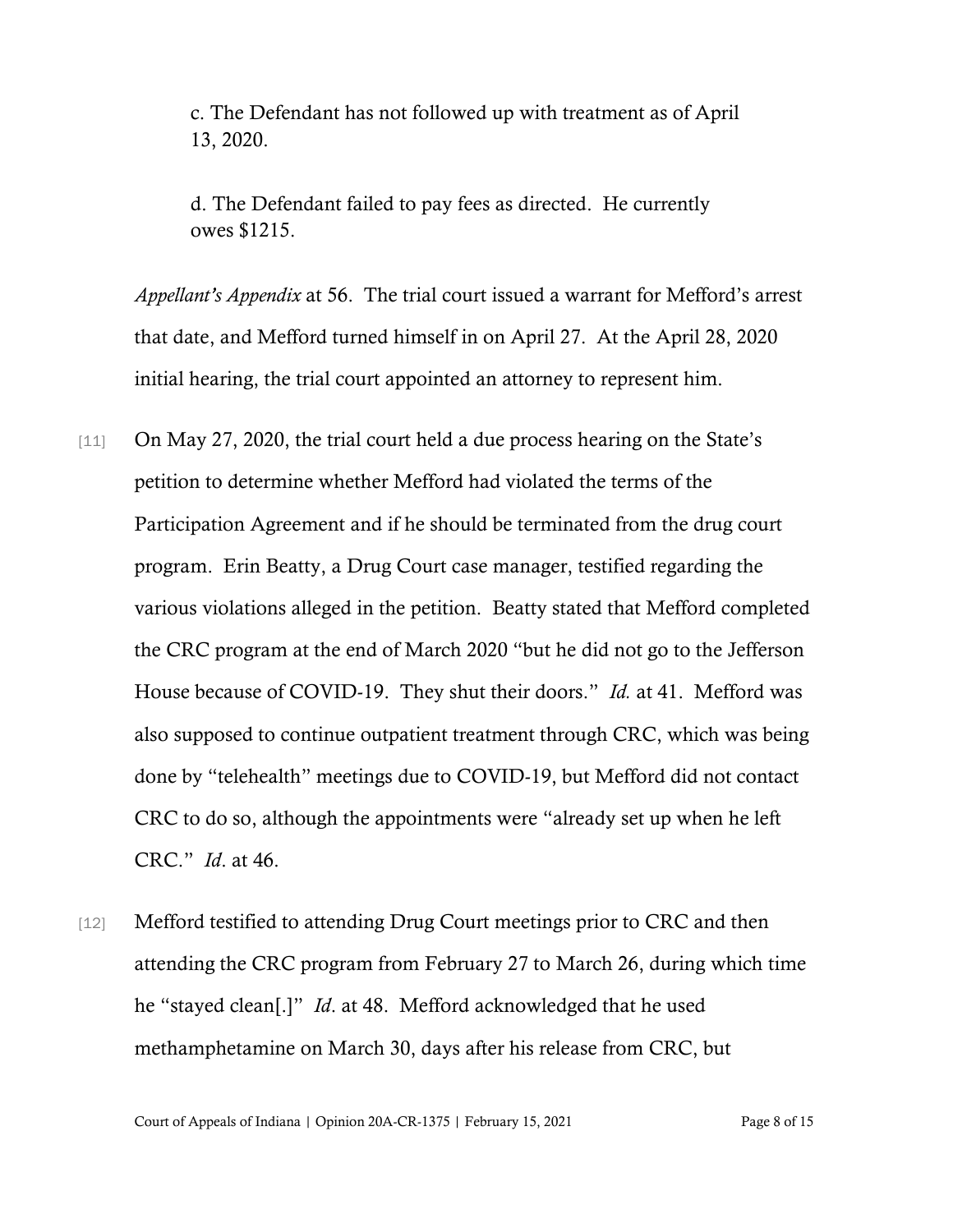explained that he "really needed" the Jefferson House, which had shut down, and that the pandemic interfered with his ability to fully and successfully participate in Drug Court. *Id*. at 49. He testified that, if the court would refrain from terminating him from Drug Court, he would willingly go to the Jefferson House, urging, "I know I could do it." *Id*. at 50. He acknowledged that he missed required UDS calls but explained that that he did attend or attempt to join by video chat certain appointments that he was alleged to have missed in April 2020, but Drug Court was experiencing problems with some video meetings.

- [13] The State requested that Mefford be terminated from Drug Court, whereas Mefford's counsel urged that Mefford did not have a fair chance to complete and comply with Drug Court due to COVID-19. Mefford's counsel noted the difficulty with being released from inpatient CRC to "the haywire experiences that everybody has had to deal with," including how to do things remotely, and the closure of Jefferson House. *Id*. at 53. As a result, Mefford "got completely off track," and his counsel asked the court to impose sanctions on Mefford prior to terminating him from the program. *Id*. at 54.
- Court of Appeals of Indiana | Opinion 20A-CR-1375 | February 15, 2021 Page 9 of 15 [14] The trial court issued a decision from the bench, terminating Mefford from Drug Court. In so doing, the court acknowledged "that timing here for [Mefford] probably couldn't have been worse," referring to COVID-19, but stated that, from the beginning, Mefford's participation in the program was poor: "He didn't show up[,]" and he was having monitor violations "just everywhere." *Id*. at 54-55. Because of the poor performance from the start, the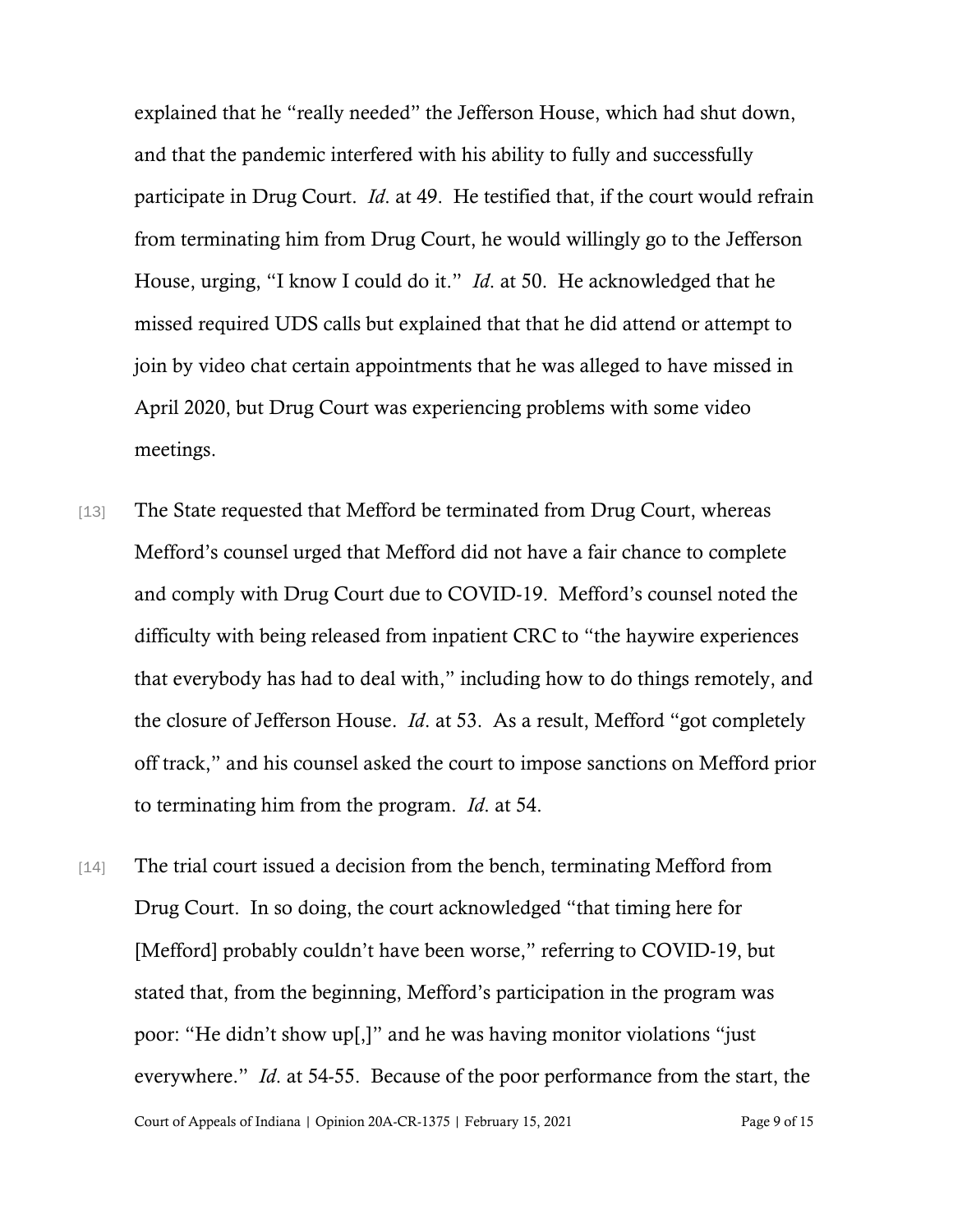court ordered Mefford to complete the CRC inpatient treatment, which the court considered "a fairly stiff sanction out of the gate[.]" *Id*. at 54.

- [15] The court acknowledged that "it's a difficult decision for the Court to make, here[,]" but ultimately determined that "there has [sic] been violations of the Drug Court Agreement" and "they do justify the sentence as set forth in that agreement and signed by the defendant on the 23rd of January." *Id*. at 55. That same day, the trial court issued a corresponding written order terminating Mefford's participation in Drug Court.
- [16] At the June 23, 2020 sentencing hearing, the court advised Mefford that it was "bound" to sentence him in accordance with the Plea Agreement and then imposed the executed five years as provided therein. *Id.* at 60. No evidence or argument was offered or received. The same day, the trial court issued an order entering judgment of conviction for the two Level 6 felonies and sentencing Mefford to two and one-half years on each, to be served consecutively, for an executed sentence of five years in the DOC. Mefford now appeals.

### Discussion & Decision

[17] Mefford does not claim that he was denied due process when the court terminated him from Drug Court or otherwise challenge the court's decision to terminate him from Drug Court. His argument, rather, is that the trial court improperly determined that it was bound by the Plea Agreement and that, therefore, "a proper sentencing hearing has not been conducted yet." *Appellant's Brief* at 10. Mefford asks us to remand for a sentencing hearing at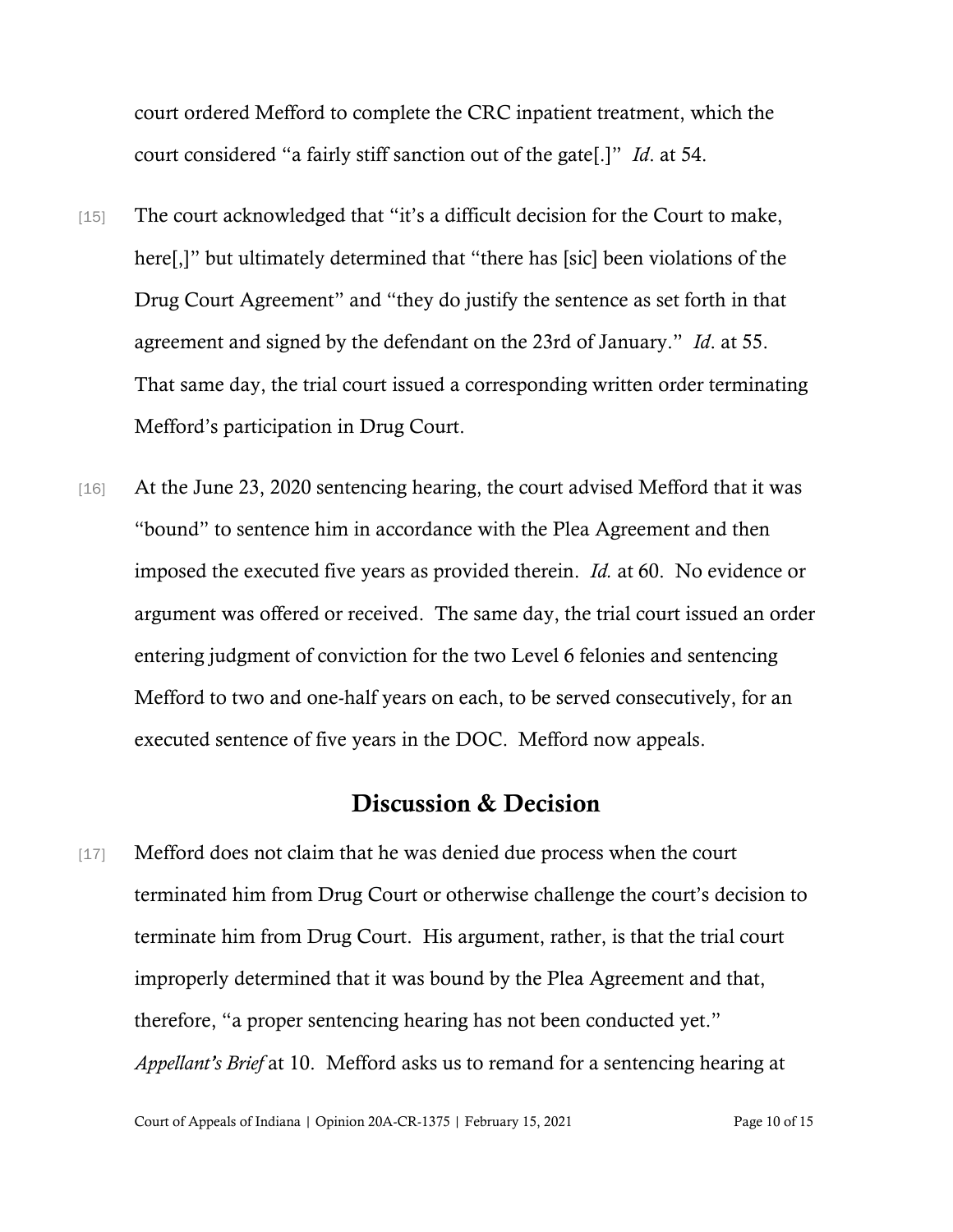which the court should "tak[e] into consideration any changed circumstances that may warrant a deviation from the previously-agreed upon five-year fullyexecuted sentence." *Id.* at 15. In particular, Mefford argues that the COVID-19 pandemic affected his Drug Court participation and success:

[H]is participation was greatly hampered by the reality of a national pandemic which literally shut down the majority of enterprises in Indiana, including the Jefferson House, where he was supposed to live and continue his drug addiction recovery services. Instead, Mefford had to find other accommodations, likely with or around persons that he had prior relationships with when he was active in his drug addiction. It is not surprising that he failed in his sobriety, and violated other terms of his drug court programming.

*Id*. at 13.

- [18] Mefford suggests that, just as a trial court has broad discretion to revoke probation and impose any portion of a suspended sentence after revocation, the trial court here had – or should have had – discretion regarding what sentence to impose. He maintains that "a defendant revoked from a drug court placement should be sentenced based upon the circumstances at the time of the revocation, not based on what may have been appropriate at a time prior to his attempt at treatment." *Id*. Mefford's argument overlooks the terms of the Plea Agreement and the Participation Agreement, as well as relevant statutes.
- Court of Appeals of Indiana | Opinion 20A-CR-1375 | February 15, 2021 Page 11 of 15 [19] Unlike probation, which follows conviction and sentencing, the trial court in this case *deferred* entering judgment of conviction, pursuant to I.C. § 33-23-16-14 (Section 14), pending Mefford's completion of Drug Court*.* Section 14 provides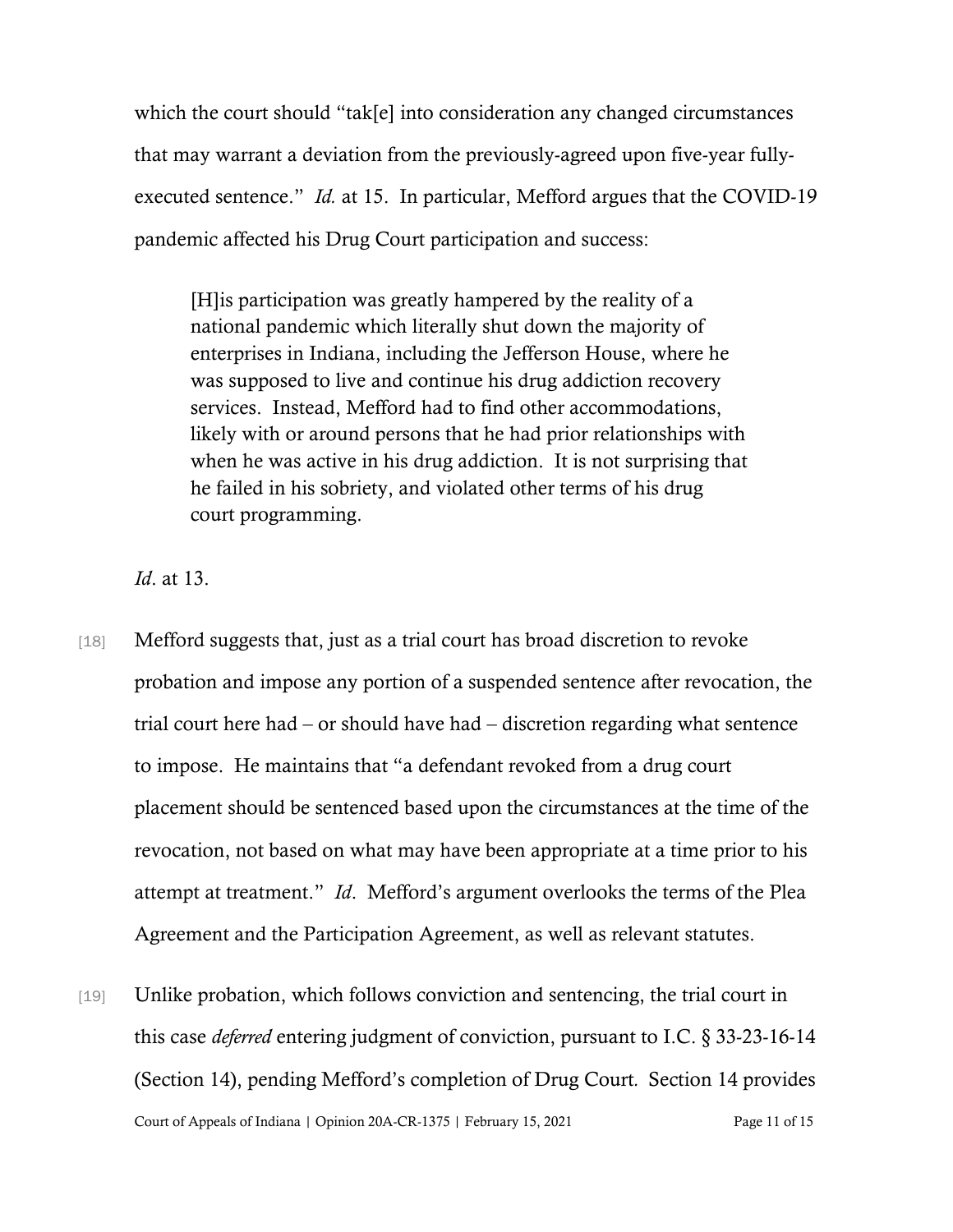that a court, without entering judgment of conviction, may defer proceedings against an individual and place the person in a problem solving court<sup>[3](#page-11-0)</sup> program if certain conditions are met. I.C. § 33-23-16-14.5 (Section 14.5) addresses termination from a program and provides, in part:

[I]f the problem solving court judge or hearing officer $[4]$  $[4]$  finds that an individual participating in a problem solving court program has violated a condition of the program, the problem solving court judge or hearing officer may:

(1) continue the individual's participation in the problem solving court program with or without modifying or expanding the individual's conditions for participating in the problem solving court program; or

(2) terminate the individual's participation in the problem solving court program.

I.C. § 33-23-16-14.5(e). When a person's participation in a program has been terminated as provided under Section 14.5, the problem solving court shall:

(1) enter a judgment of conviction against the individual;

<span id="page-11-0"></span><sup>3</sup> Drug courts are considered "problem solving courts" under I.C. § 33-23-16-5.

<span id="page-11-1"></span><sup>&</sup>lt;sup>4</sup> A person alleged to have violated the conditions of Drug Court is entitled to a hearing. I.C. § 33-23-16- $14.5(c)$ .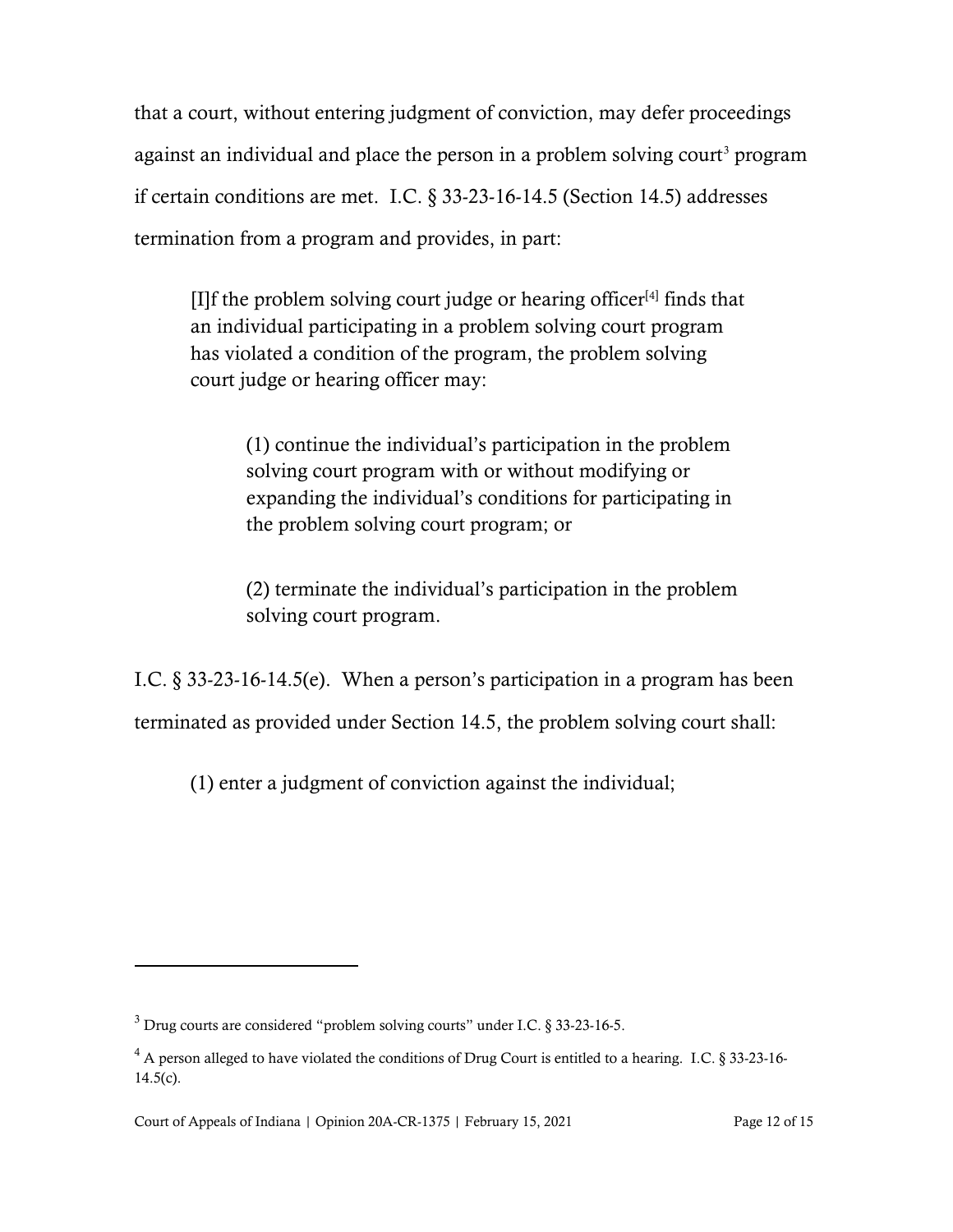(2) refer the individual's case back to the court that referred the case to the problem solving court to allow the referring court to enter a judgment of conviction against the individual; or

(3) otherwise dispose of the case.

I.C. § 33-23-16-14(b).

[20] We agree with the State that, in this case, "the beginning and the end of the trial court's discretion was its determination as to whether to continue Mefford in the drug court program, to modify the terms of his placement, or to terminate him following his violations." *Appellee's Brief* at 17. Here, at the due process hearing – where the issue being decided was whether to terminate Mefford from Drug Court – the trial court observed that it already had imposed a "fairly stiff sanction" in February 2020 when it ordered Mefford to attend inpatient treatment at CRC, and it determined that, despite the pandemic and the disruptions it caused for everyone, Mefford's various violations warranted termination of his placement in Drug Court. *Transcript Vol. II* at 54. Once the court exercised its discretion to terminate Mefford from Drug Court, the deferral of his conviction was lifted and, pursuant to Section 14(b), entry of judgment of conviction pursuant to the Plea Agreement was triggered.

[21] The Plea Agreement expressly provided that if Mefford "quits, is terminated, or failed to complete" Drug Court, the trial court "shall" enter judgment of conviction and the matter would proceed to a sentencing hearing where Mefford "shall be" sentenced to five years fully executed. *Appellant's Appendix*

Court of Appeals of Indiana | Opinion 20A-CR-1375 | February 15, 2021 Page 13 of 15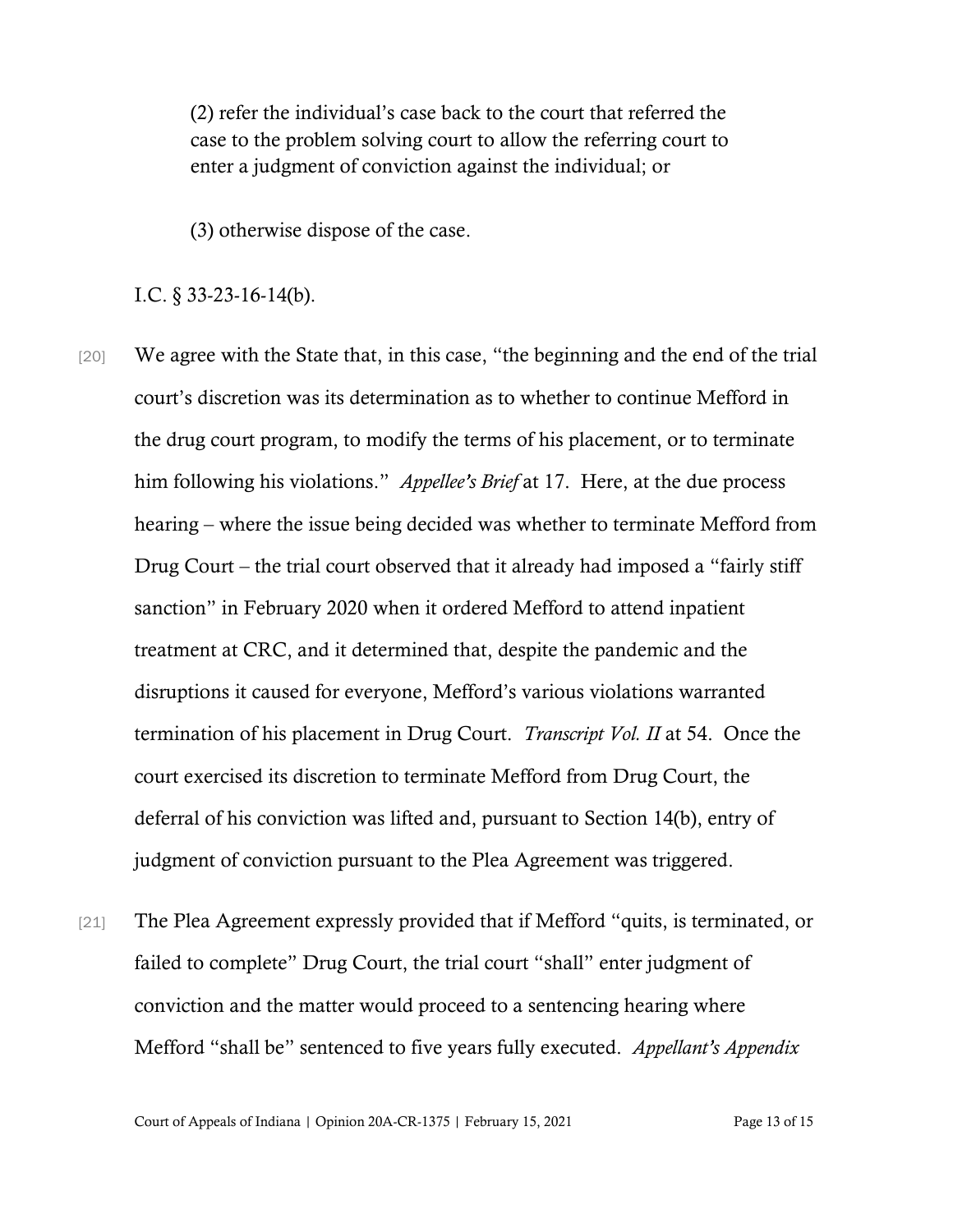at 39-40. This reflects a fixed plea. *See Rodriguez v. State*, 129 N.E.3d 789, 794 (Ind. 2019) ("fixed plea" is one that specifies the exact number of years to be imposed for sentencing). "When a court accepts a plea agreement that calls for a fixed sentence, it has no discretion to impose anything other than the precise sentence upon which the parties agreed." *Id*. (quoting *Childress v. State*, 848 N.E.2d 1073, 1078 n.4 (Ind. 2006)).

- [22] At the guilty plea hearing, the trial court advised Mefford to consider that, pursuant to the Plea Agreement, if he did not successfully complete Drug Court, "boom, it's five years, you're done, it's over. You don't get to make any arguments to the Court. You don't get to ask for lesser time. You do five years." *Id*. at 23. The court later explained to Mefford that, effectively, he was saying to the court: "I mess up in drug court, no ifs, and buts, its goodbye, I'm gone for five years[,]" and Mefford said he understood that. *Id*. at 23-24. The Participation Agreement likewise provided that, upon violations, the trial court "may terminate" Mefford from Drug Court, and, if terminated, Mefford "will be sentenced . . . pursuant to the terms of the original [P]lea [A]greement." *Id*. at 43, 51.
- Court of Appeals of Indiana | Opinion 20A-CR-1375 | February 15, 2021 Page 14 of 15 [23] We recognize but are not persuaded by Mefford's policy arguments, including that "plea agreements which bind the trial court, and prevent it from using its sound discretion based upon changing circumstances— such as a global pandemic—rob the trial court [of] the proper discretion to fix a sentence based upon the circumstances at the time of imposition." *Appellant's Brief* at 14. The trial court was not robbed of discretion; the trial court was aware of, and indeed